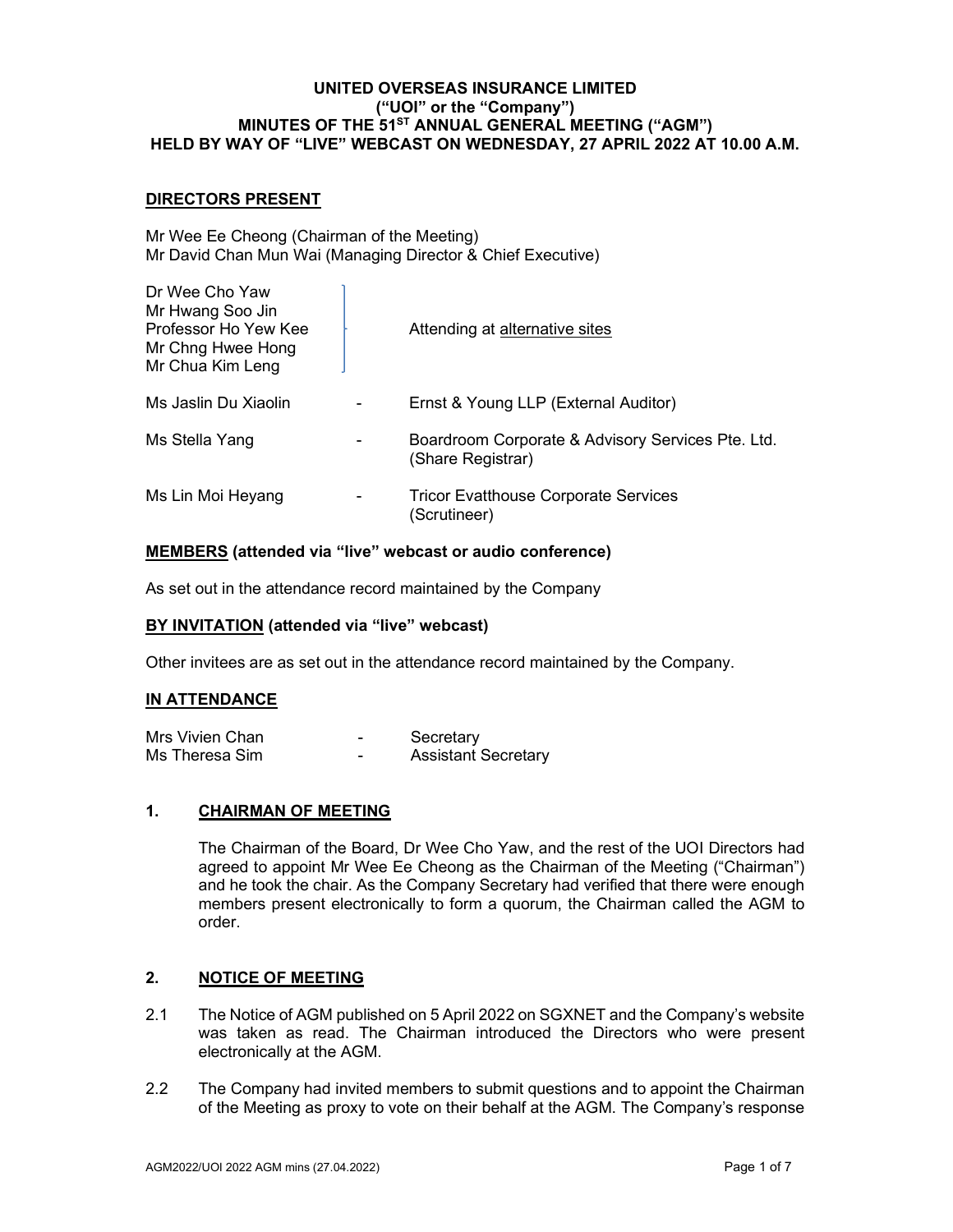to questions received had been published on SGXNET and the Company's website on 16 April 2022.

### 3. PRESENTATION BY MANAGING DIRECTOR

- 3.1 The Chairman invited Mr David Chan Mun Wai, the Managing Director and Chief Executive, to make a presentation on the Company's business performance and key milestones in 2021.
- 3.2 Highlights from Mr David Chan's presentation are set out below:

### FY2021 Financial Highlights

- (a) Despite the challenging business environment in FY2021, the Company achieved Gross Premium of \$97.42 million, which was higher than FY2020 by 0.6%;
- (b) Insurance Underwriting Profit was \$20.76 million, which was 1.4% less than FY2020, mainly due to lower net earned premium and higher net claims incurred arising from the Company's more prudent claims reserving;
- (c) Other income increased 42% to \$12 million due to mark-to-market gains of the Company's investment property and net exchange gains;
- (d) Profit before Tax increased to \$32.77 million, which was a 11% gain over FY2020, mainly due to firm underwriting results, contributing 63%, and better investment income, contributing 37%;
- (e) The Return on Average Shareholder's Equity rose to 6.1%, an increase of 0.4 percentage points from FY2020. Shareholder's Equity gained 5.6% from FY2020, to reach a high of \$448.21 million;
- (f) The Return on Average Total Assets was 4.1%, which was an increase of 0.3 percentage points from FY2020. Total Assets increased to \$655.78 million;
- (g) The Board recommended a final one-tier tax-exempt dividend of 8.5 cents per share and a special one-tier tax-exempt dividend of 8 cents per share to mark the Company's  $50<sup>th</sup>$  anniversary. Together with the interim dividend of 8.5 cents, the total dividend for FY2021 would be 25 cents per share, which was an increase of 19% over that paid in FY2020;

#### Business Outlook for Next 12 Months

- (h) The Company expected that Singapore and the rest of the global economies to continue to face tough challenges ahead, caused by adverse business conditions and worsening climate change. The Company would maintain its judicious underwriting prudence to achieve sustainable and profitable growth;
- (i) The Company would drive cross selling initiatives with its parent bank in Singapore and elsewhere in the region, and would further develop the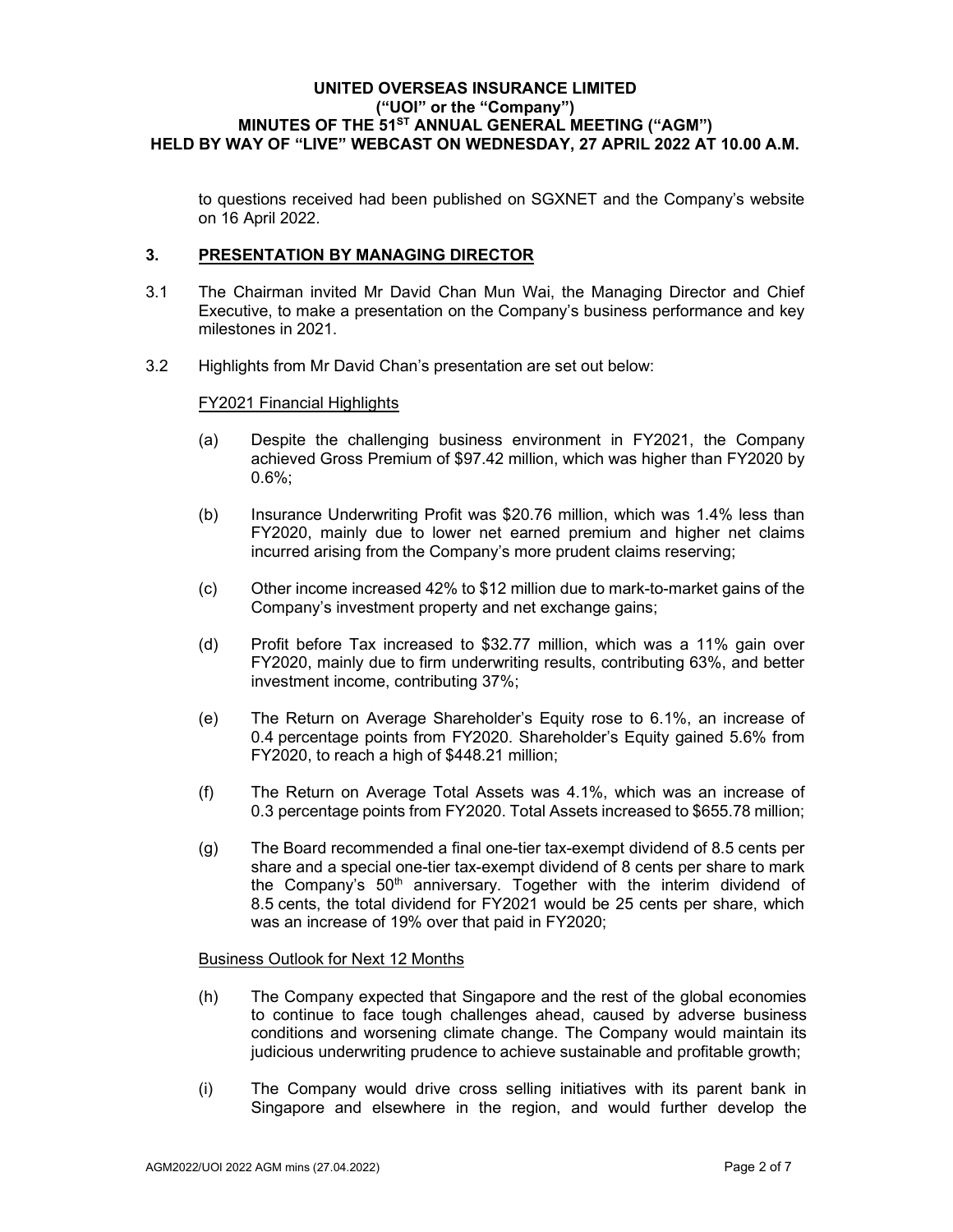insurance intermediary business and invest even more in its digitalisation capabilities;

(j) Investment markets might continue to be affected by many uncertainties. These arise particularly from the pandemic, geo-political developments, global trade tensions and market volatility. The Company would continue to be vigilant and calibrate its investment strategies to account for the vagaries of the investment environment;

#### Accolade Received

(k) The Company received the Corporate Excellence and Resilience Award at the Singapore Corporate Awards. The award was given to companies which upheld best practices in corporate governance and showed leadership, innovation and resilience during the pandemic; and

#### UOI Building at 146 Robinson Road

(l) The Company moved to its new headquarters at 146 Robinson Road in 4Q21. Its street facing façade provides greater visibility for the Company to showcase its brand. The building had been retrofitted to provide a conducive and fresh working environment for staff, and modernised with technology appropriate for the current work environment.

## 4. AUDITOR'S REPORT

The Auditor's report was taken as read.

#### 5. VOTING ON RESOLUTIONS

- 5.1 Shareholders could only vote on the resolutions by appointing the Chairman of the Meeting as their proxy and directing the Chairman of the Meeting on how their votes were to be cast.
- 5.2 The Chairman confirmed that the votes had been cast in accordance with shareholders' directions as stated in their proxy forms. The votes had also been verified by the Company's independent scrutineer, Tricor Evatthouse Corporate Services ("Tricor").
- 5.3 The Chairman proceeded to announce the results of the votes.

### 6. ORDINARY RESOLUTION 1 – AUDITED FINANCIAL STATEMENTS, DIRECTORS' STATEMENT AND AUDITOR'S REPORT

6.1 Ordinary Resolution 1 was for the Audited Financial Statements, the Directors' Statement and the Auditor's Report for the year ended 31 December 2021 to be received.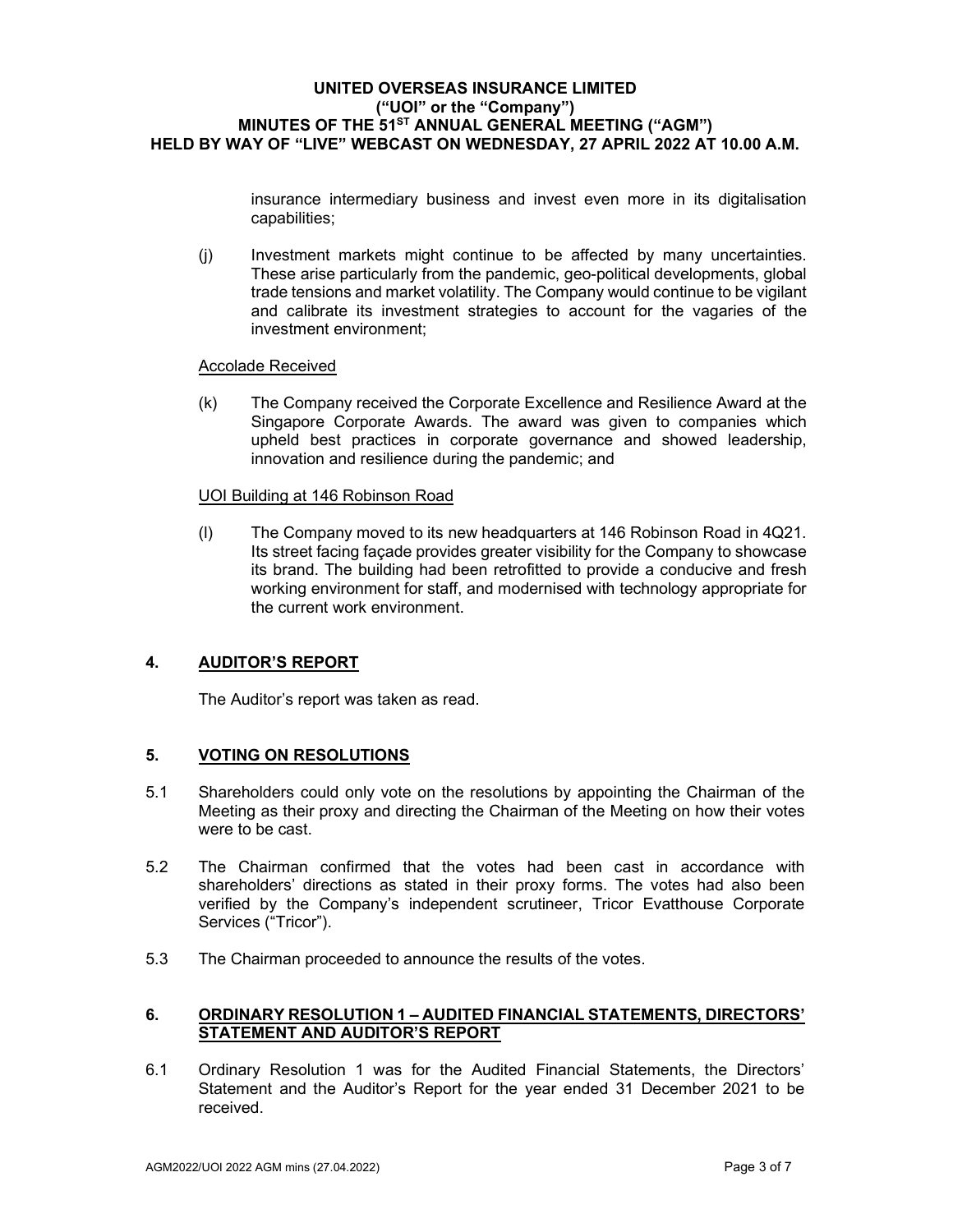6.2 Results of the poll:

| <b>ORDINARY</b>                                                              | FOR           |        | AGAINST       |      |
|------------------------------------------------------------------------------|---------------|--------|---------------|------|
| <b>RESOLUTION 1</b>                                                          | No. of Shares | $\%$   | No. of Shares | $\%$ |
| <b>Financial Statements,</b><br>Directors' Statement and<br>Auditor's Report | 36,000,650    | 100.00 | 300           | 0.00 |

6.3 The Chairman declared Ordinary Resolution 1 carried.

## 7. ORDINARY RESOLUTION 2 – FINAL AND SPECIAL DIVIDENDS

- 7.1 Ordinary Resolution 2 was to approve a final one-tier tax-exempt dividend of 8.5 cents per share and a special one-tier tax-exempt dividend of 8 cents per share for financial year 2021.
- 7.2 Results of the poll:

| <b>ORDINARY</b>                              | FOR           |        | <b>AGAINST</b> |      |
|----------------------------------------------|---------------|--------|----------------|------|
| <b>RESOLUTION 2</b>                          | No. of Shares | %      | No. of Shares  | %    |
| <b>Final and Special</b><br><b>Dividends</b> | 36,000,950    | 100.00 |                | 0.00 |

7.3 The Chairman declared Ordinary Resolution 2 carried.

#### 8. ORDINARY RESOLUTION 3 – DIRECTORS' FEES

- 8.1 Ordinary Resolution 3 was to approve a sum of Singapore Dollars Three Hundred Sixty-Eight Thousand and Five Hundred (\$368,500) to be paid as Directors' Fees for the year 2021.
- 8.2 Results of the poll:

| <b>ORDINARY</b>     | <b>FOR</b>    |       | <b>AGAINST</b> |      |
|---------------------|---------------|-------|----------------|------|
| <b>RESOLUTION 3</b> | No. of Shares | %     | No. of Shares  | $\%$ |
| Directors' Fees     | 35.954.650    | 99.87 | 46.300         | 0.13 |

8.3 The Chairman declared Ordinary Resolution 3 carried.

## 9. ORDINARY RESOLUTION 4 – AUDITOR AND ITS REMUNERATION

9.1 Ordinary Resolution 4 was for the reappointment of Ernst & Young LLP as auditor of the Company until the conclusion of the next Annual General Meeting and to authorise the Directors to fix its remuneration.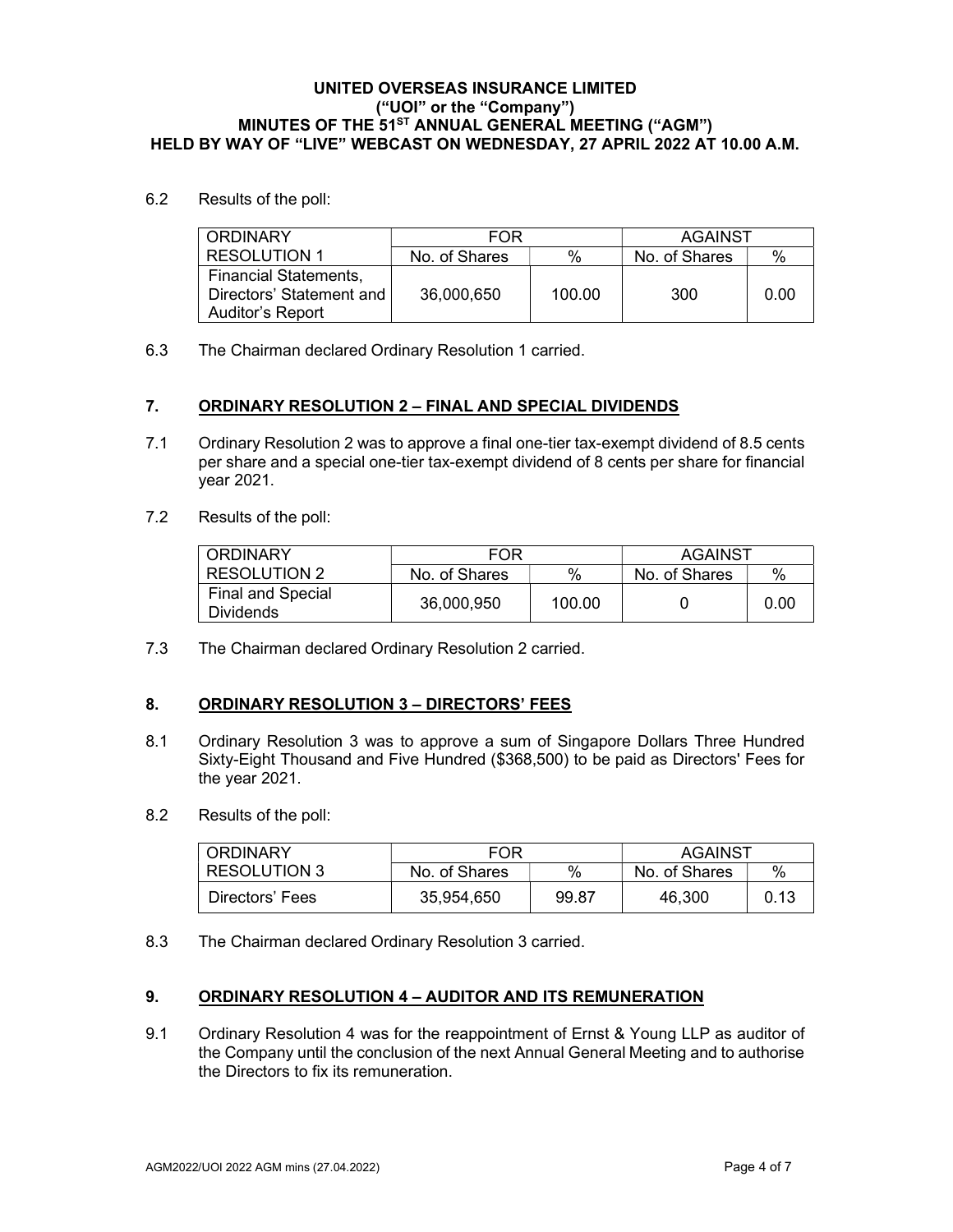9.2 Results of the poll:

| <b>ORDINARY</b>                 | FOR           |       | <b>AGAINST</b> |      |
|---------------------------------|---------------|-------|----------------|------|
| <b>RESOLUTION 4</b>             | No. of Shares | $\%$  | No. of Shares  | $\%$ |
| Auditor and its<br>remuneration | 35,954,650    | 99.87 | 46.300         | 0.13 |

9.3 The Chairman declared Ordinary Resolution 4 carried.

## 10. ORDINARY RESOLUTION 5 - RE-ELECTION OF MR WEE EE CHEONG

- 10.1 Ordinary Resolution 5 related to the re-election of Mr Wee Ee Cheong who was retiring as a director by rotation in accordance with the Company's Constitution.
- 10.2 Results of the poll:

| <b>ORDINARY</b>                   | FOR           |        | AGAINST       |      |
|-----------------------------------|---------------|--------|---------------|------|
| <b>RESOLUTION 5</b>               | No. of Shares | $\%$   | No. of Shares | $\%$ |
| Re-election<br>(Mr Wee Ee Cheong) | 35,999,350    | 100.00 | 1.600         | 0.00 |

10.3 The Chairman declared Ordinary Resolution 5 carried.

## 11. ORDINARY RESOLUTION 6 – RE-ELECTION OF MR CHNG HWEE HONG

11.1 Ordinary Resolution 6 related to the re-election of Mr Chng Hwee Hong, who was retiring as a director by rotation in accordance with the Company's Constitution.

If re-elected, Mr Chng would continue as the Chairman of the Audit Committee and a member of the Nominating Committee.

11.2 Results of the poll:

| <b>ORDINARY</b>                    | FOR           |        | AGAINST       |      |
|------------------------------------|---------------|--------|---------------|------|
| RESOLUTION 6                       | No. of Shares | $\%$   | No. of Shares | $\%$ |
| Re-election<br>(Mr Chna Hwee Hona) | 36,000,550    | 100.00 | 300           | 0.00 |

11.3 The Chairman declared Ordinary Resolution 6 carried.

## 12. ORDINARY RESOLUTION 7 - RE-ELECTION OF MR CHUA KIM LENG

12.1 Ordinary Resolution 7 related to the re-election of Mr Chua Kim Leng, who was retiring as a director by rotation in accordance with the Company's Constitution.

If re-elected, Mr Chua would remain as a member of the Audit Committee.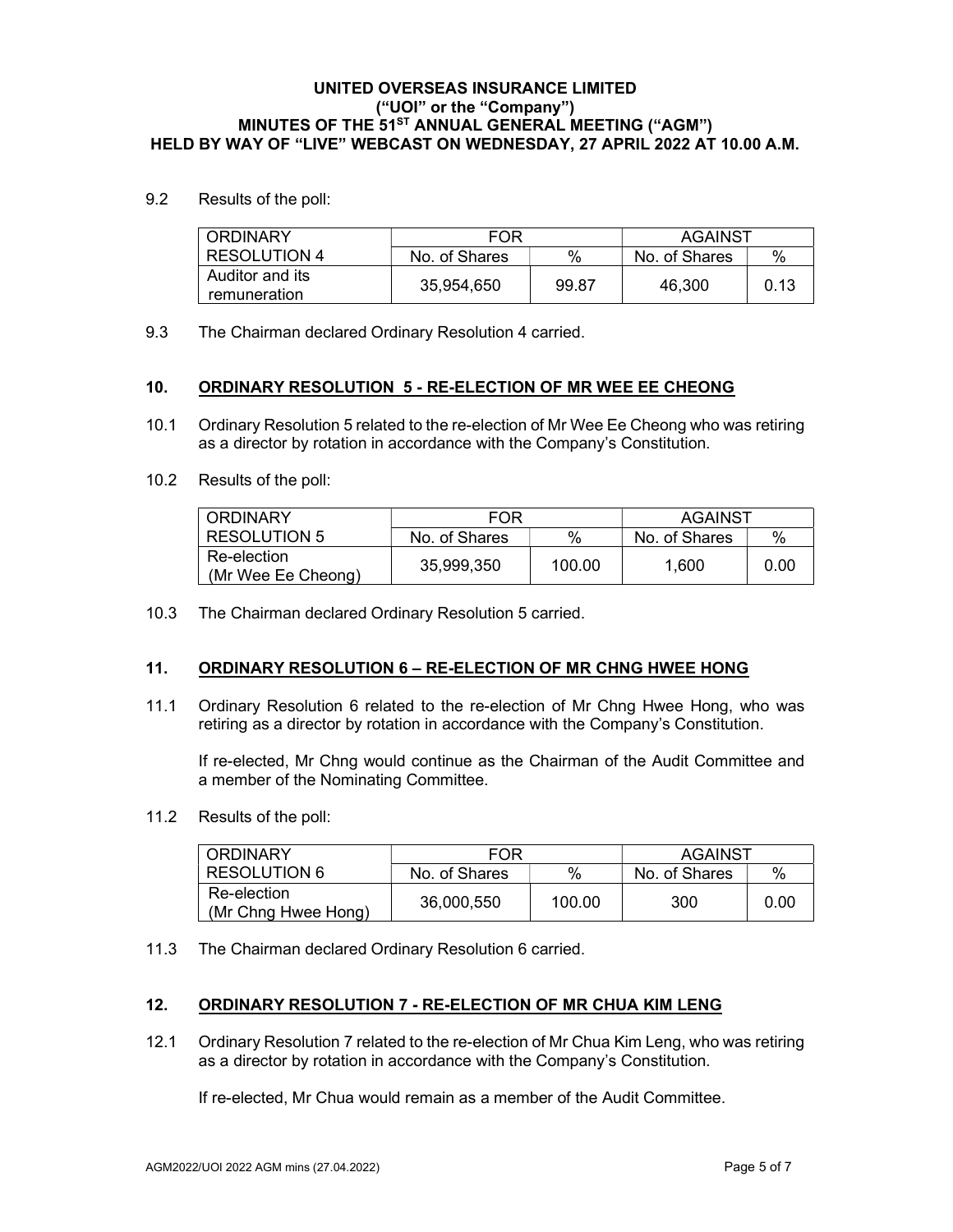12.2 Results of the poll:

| <b>ORDINARY</b>                   | FOR           |        | <b>AGAINST</b> |      |
|-----------------------------------|---------------|--------|----------------|------|
| <b>RESOLUTION 7</b>               | No. of Shares | %      | No. of Shares  | $\%$ |
| Re-election<br>(Mr Chua Kim Leng) | 36,000,650    | 100.00 | 300            | 0.00 |

12.3 The Chairman declared Ordinary Resolution 7 carried.

### SPECIAL BUSINESS

### 13. ORDINARY RESOLUTION 8 – AUTHORITY TO ISSUE ORDINARY SHARES

13.1 Ordinary Resolution 8 was to authorise the Directors to issue ordinary shares as set out below:

"THAT authority be and is hereby given to the Directors to:

- (a) (i) issue ordinary shares in the capital of the Company (Shares) whether by way of rights, bonus or otherwise; and/or
	- (ii) make or grant offers, agreements or options (collectively, **Instruments**) that might or would require Shares to be issued, including but not limited to the creation and issue of (as well as adjustments to) warrants, debentures or other instruments convertible into Shares,

 at any time and upon such terms and conditions and for such purposes and to such persons as the Directors may in their absolute discretion deem fit; and

(b) issue Shares in pursuance of any Instrument made or granted by the Directors while this Resolution was in force, notwithstanding that the authority conferred by this Resolution may have ceased to be in force,

provided that:

- (1) the aggregate number of Shares to be issued pursuant to this Resolution (including Shares to be issued in pursuance of instruments made or granted pursuant to this Resolution) does not exceed 50 per cent of the total number of issued Shares, excluding treasury shares and subsidiary holdings (as calculated in accordance with paragraph (2) below), of which the aggregate number of Shares to be issued other than on a *pro rata* basis to shareholders of the Company (including Shares to be issued in pursuance of Instruments made or granted pursuant to this Resolution) shall be less than 10 per cent of the total number of issued Shares, excluding treasury shares and subsidiary holdings (as calculated in accordance with paragraph (2) below);
- (2) (subject to such manner of calculation and adjustment as may be prescribed by the Singapore Exchange Securities Trading Limited (SGX-ST)) for the purpose of determining the aggregate number of Shares that may be issued under paragraph (1) above, the percentage of issued Shares shall be based on